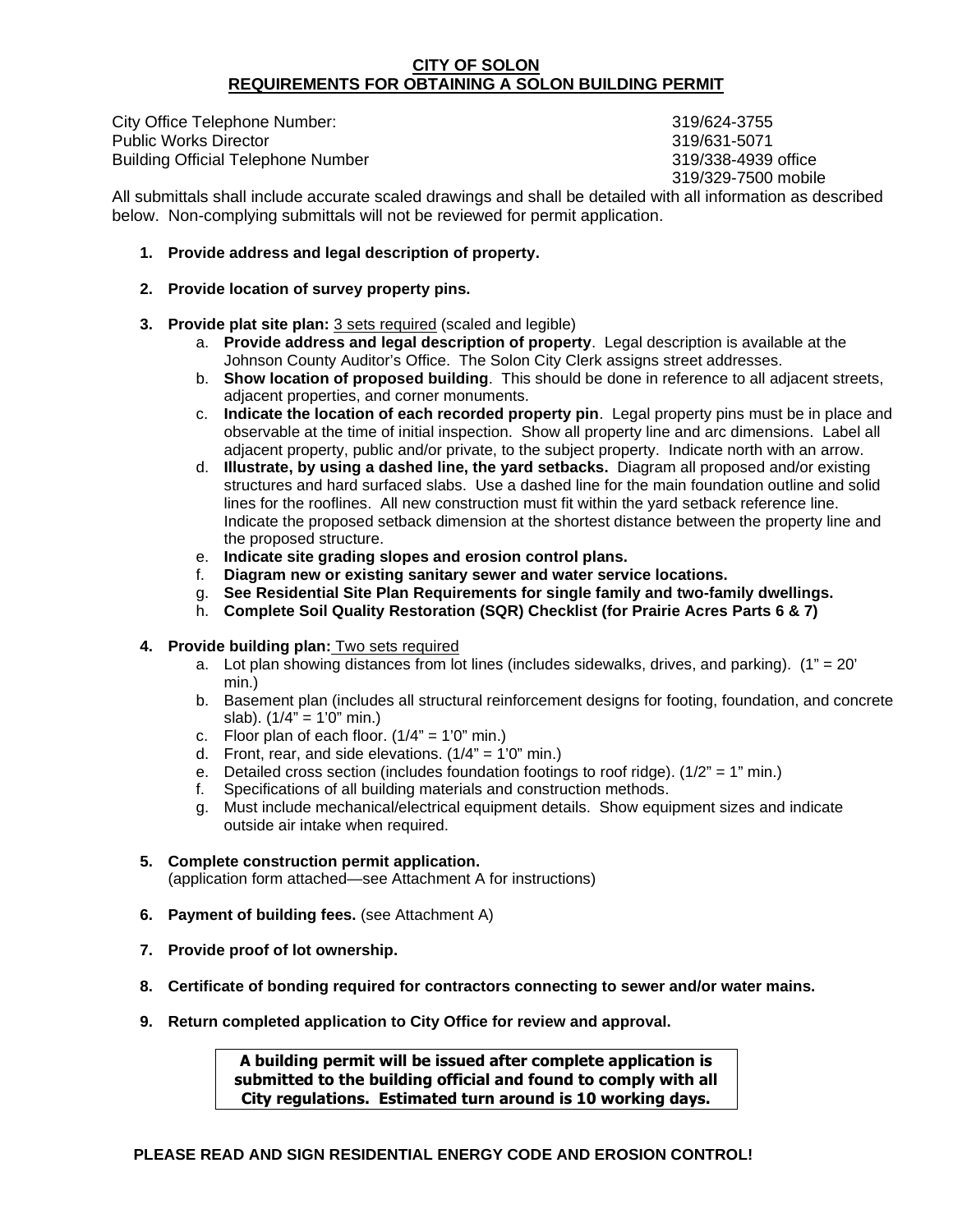# **CITY OF SOLON**

#### **BUILDING PERMIT APPLICATION**

| .Legibly complete each listed item in this section . Incomplete application forms will not be processed .Subcontractor information if applicable to this permit.<br>Contact Person: Network and Security and Security and Security and Security and Security and Security and Security and |
|--------------------------------------------------------------------------------------------------------------------------------------------------------------------------------------------------------------------------------------------------------------------------------------------|
|                                                                                                                                                                                                                                                                                            |
|                                                                                                                                                                                                                                                                                            |
|                                                                                                                                                                                                                                                                                            |
|                                                                                                                                                                                                                                                                                            |
|                                                                                                                                                                                                                                                                                            |
|                                                                                                                                                                                                                                                                                            |
|                                                                                                                                                                                                                                                                                            |
|                                                                                                                                                                                                                                                                                            |
| D Repair/Replace D Other (describe)                                                                                                                                                                                                                                                        |
| D Repair/Replace D Other (describe)                                                                                                                                                                                                                                                        |
|                                                                                                                                                                                                                                                                                            |
| Square foot: Finished areas: _____________ Unfinished areas: ___________ Garage area: __________ Open deck area: ____________ Enclosed room over supported deck: ______                                                                                                                    |
|                                                                                                                                                                                                                                                                                            |
|                                                                                                                                                                                                                                                                                            |
| Address: 2008. 2008. 2009. 2009. 2009. 2012. 2013. 2014. 2015. 2016. 2016. 2016. 2016. 2016. 2017. 2018. 2019                                                                                                                                                                              |
|                                                                                                                                                                                                                                                                                            |
|                                                                                                                                                                                                                                                                                            |
| State of Iowa Contractor License # [2010]                                                                                                                                                                                                                                                  |
|                                                                                                                                                                                                                                                                                            |
| Contact Person: 2008 2009 2009 2009 2009 2010 2021 2022 2033 2040 2041 2052 2053 2054 2055 2056 2057 2058 2059                                                                                                                                                                             |
|                                                                                                                                                                                                                                                                                            |
|                                                                                                                                                                                                                                                                                            |
|                                                                                                                                                                                                                                                                                            |
| State of Iowa Contractor License #: <b>All and Taylor Activities</b>                                                                                                                                                                                                                       |
|                                                                                                                                                                                                                                                                                            |
| Contact Person: And the Contact Person: And the Contact Person:                                                                                                                                                                                                                            |
|                                                                                                                                                                                                                                                                                            |
| Telephone: with the contract of the contract of the contract of the contract of the contract of the contract of the contract of the contract of the contract of the contract of the contract of the contract of the contract o                                                             |
|                                                                                                                                                                                                                                                                                            |
| State of Iowa Contractor License #:                                                                                                                                                                                                                                                        |
| Certificate of Insurance required per City Code Section 90.08 and/or 96.03                                                                                                                                                                                                                 |
|                                                                                                                                                                                                                                                                                            |
|                                                                                                                                                                                                                                                                                            |
|                                                                                                                                                                                                                                                                                            |
|                                                                                                                                                                                                                                                                                            |
|                                                                                                                                                                                                                                                                                            |
|                                                                                                                                                                                                                                                                                            |

Erosion and Site Plan Info Here

#### **Verification of Application**

The proposed contruction shall be properly marked or staked on the property at the time of this application. The undersigned shall call for all inspections and be responsible for this project until the final approval by The City of Solon, lowa. The undersigned applicant also agrees to comply with all City ordinances, County, State and Federal laws regulation building construction and certifies under oath and penalties of perjury that the foregoing information is true and correct.

<u> 1980 - Johann Harry Barn, mars a</u>

Applicant's Signature: \_

Date: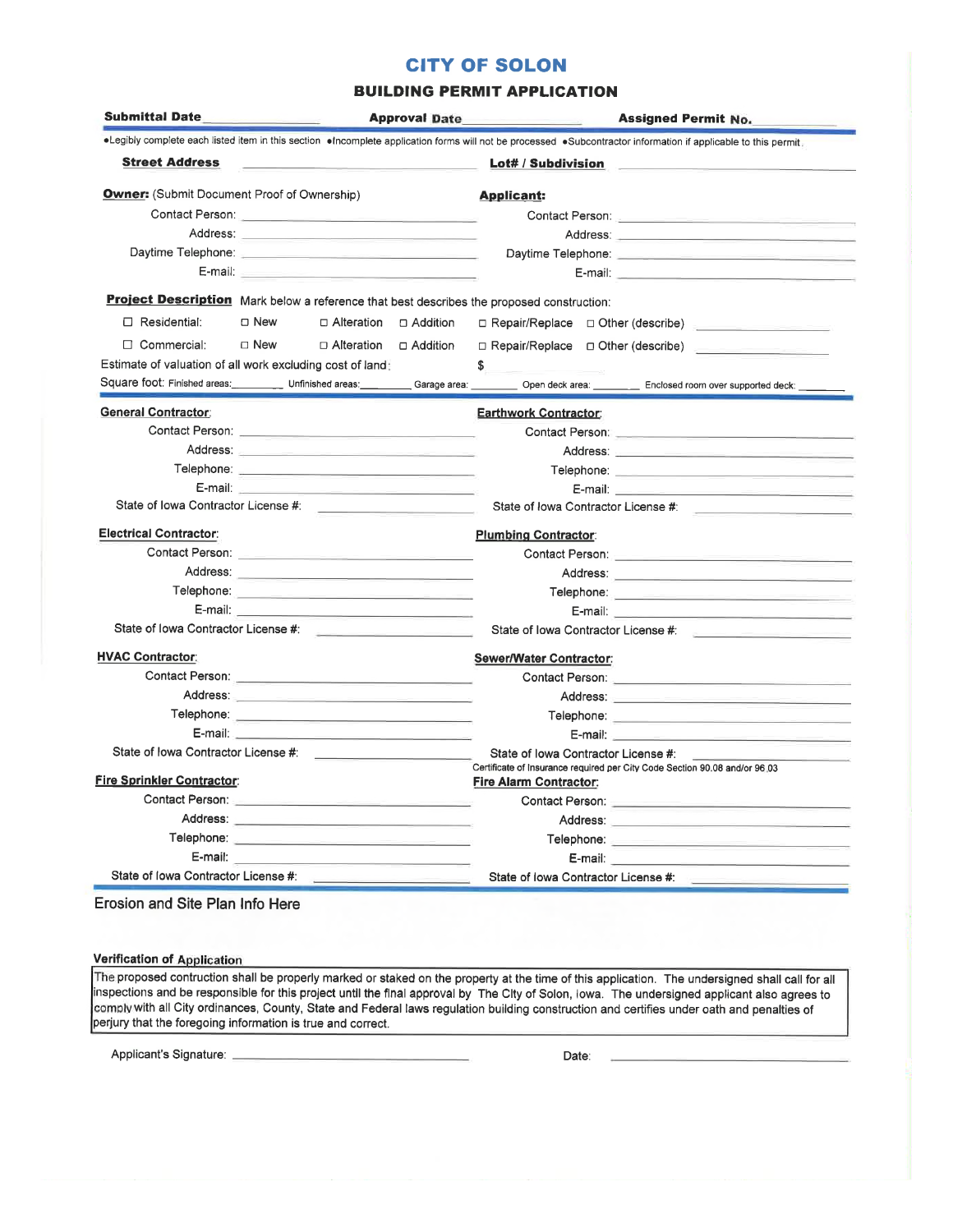# **CITY OF SOLON**

#### **BUILDING PERMIT APPLICATION**

Official Use Only

|                              | Upon examination, we find that this application is in compliance with the building<br>and zoning regulations of the City of Solon, Iowa.     |                                                                                                                                                    |      |  |  |  |
|------------------------------|----------------------------------------------------------------------------------------------------------------------------------------------|----------------------------------------------------------------------------------------------------------------------------------------------------|------|--|--|--|
|                              | Zoning Official                                                                                                                              |                                                                                                                                                    | Date |  |  |  |
|                              | <b>Building Official</b>                                                                                                                     |                                                                                                                                                    | Date |  |  |  |
| NOT Approved:                | Upon examination, we find that this application is not in compliance with the building<br>and zoning regulations of the City of Solon, Iowa. |                                                                                                                                                    |      |  |  |  |
|                              | Zoning Official                                                                                                                              |                                                                                                                                                    | Date |  |  |  |
|                              | <b>Building Official</b>                                                                                                                     |                                                                                                                                                    | Date |  |  |  |
|                              | Compliance deficiency as noted:<br><u> 1980 - Johann Marie Barn, mars eta b</u>                                                              |                                                                                                                                                    |      |  |  |  |
|                              |                                                                                                                                              |                                                                                                                                                    |      |  |  |  |
|                              |                                                                                                                                              |                                                                                                                                                    |      |  |  |  |
|                              |                                                                                                                                              |                                                                                                                                                    |      |  |  |  |
|                              |                                                                                                                                              |                                                                                                                                                    |      |  |  |  |
|                              |                                                                                                                                              |                                                                                                                                                    |      |  |  |  |
| <b>Determination of Fees</b> |                                                                                                                                              |                                                                                                                                                    |      |  |  |  |
|                              | Plan Review Fee                                                                                                                              |                                                                                                                                                    |      |  |  |  |
|                              | <b>Building Permit Fee</b>                                                                                                                   | $\sim$                                                                                                                                             |      |  |  |  |
|                              | Water Meter & MXU Fee                                                                                                                        | $\sim$                                                                                                                                             |      |  |  |  |
|                              | Water Tap On Fee                                                                                                                             | <u> 1989 - Johann John Harry Barnett, meil in der Stadt an der Stadt an der Stadt an der Stadt an der Stadt an der</u><br>S.                       |      |  |  |  |
|                              | Sewer Tap On Fee                                                                                                                             | the control of the control of the control of the control of the control of the control of<br>S<br><u> De Santo de Santo de Santo de Santo de S</u> |      |  |  |  |

s.

Date

Entered By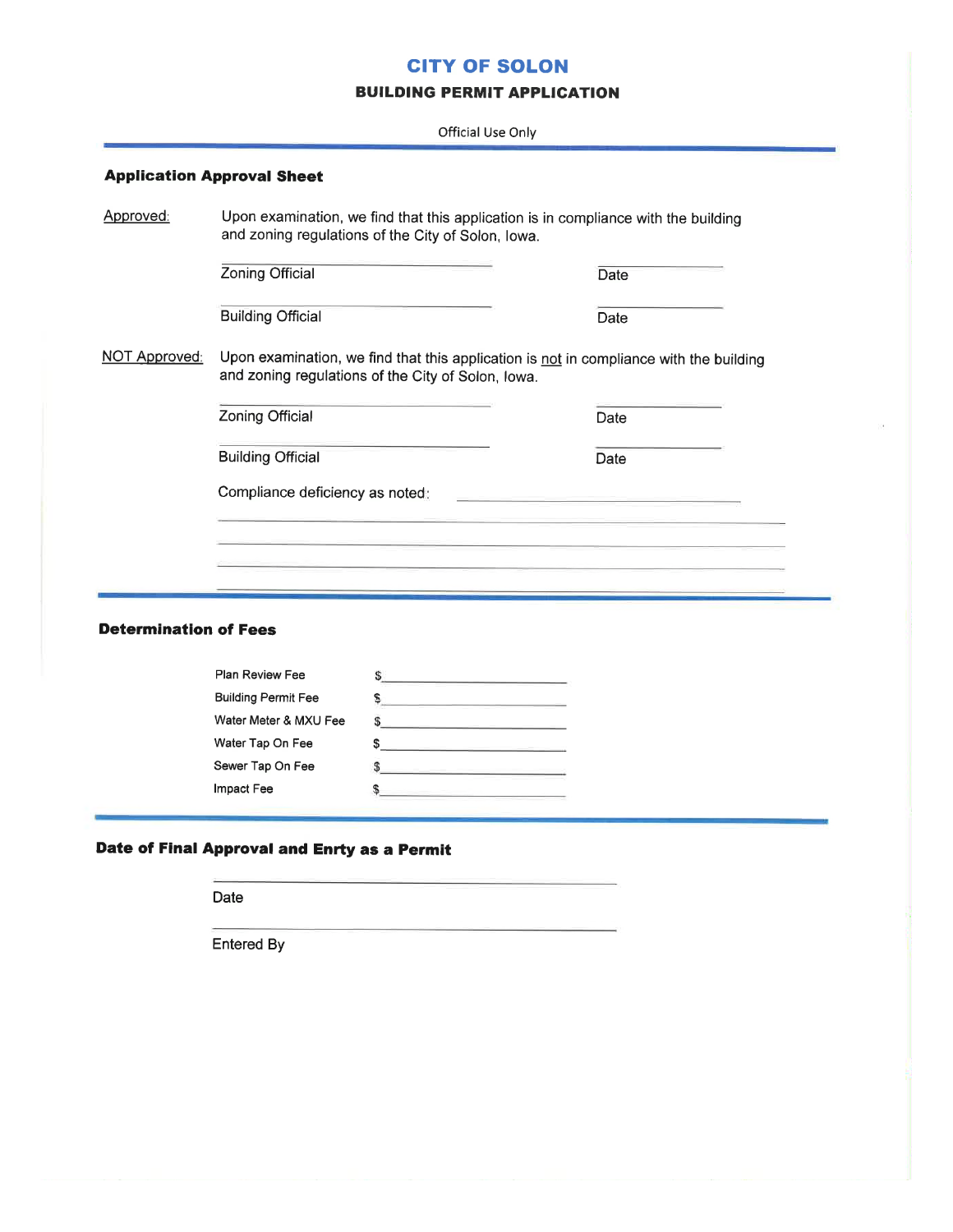# **FEE STRUCTURE FOR BUILDING AND OTHER PERMITS**

#### **1) Fees are as follows:** (*Solon Code 155.02*)

| <b>VALUATION</b>         | <b>BUILDING PERMIT FEE SCHEDULE</b>                                                                                                    |
|--------------------------|----------------------------------------------------------------------------------------------------------------------------------------|
| \$0 to \$1,000           | \$75.00                                                                                                                                |
| \$1,001 to \$2,000       | \$125.00                                                                                                                               |
| \$2,001 to \$10,000      | \$125.00<br>for the first \$2,000<br>plus \$13.00 for each additional \$1,000, or<br>fraction thereof, to and including \$10,000.      |
| \$10,001 to \$25,000     | \$229.00 for the first \$10,000<br>plus \$11.50 for each additional \$1,000, or<br>fraction thereof, to and including \$250,000.       |
| \$25,001 to \$50,000.    | for the first \$25,000<br>\$401.50<br>plus \$11.00 for each additional \$1,000, or<br>fraction thereof, to and including \$50,000.     |
| \$50,001 to \$100,000    | for the first \$50,000<br>\$676.50<br>plus \$11.00 for each additional \$1,000,<br>or fraction thereof, to and including \$100,000.    |
| \$100,001 to \$500,000   | \$1226.50 for the first \$100,000<br>plus \$6.00 for each additional \$1,000,<br>or fraction thereof, to and including \$500,000.      |
| \$500,001 to \$1,000,000 | plus \$6.00 for each additional \$1,000, or<br>for the first \$500,000<br>\$3626.50<br>fraction thereof, to and including \$1,000,000. |
| \$1,000,001 and up       | \$6626.50 for the first \$1,000,000 plus \$4.00 for each additional \$1,000, or<br>fraction thereof.                                   |

**Valuation basis for permit fee shall be determined by the building official.** The building official shall reference the most recent valuation data as published bi-annually by the International Code Council.

For the year 2021, single-family dwelling use areas of typical non fire-rated design will be based on gross square foot floor area as follows:

| Finished area (includes insulated tempered sun porches, etc.)    | \$105.00 per square foot |
|------------------------------------------------------------------|--------------------------|
| Unfinished area (no non-bearing walls or wallboard)              | \$50.00 per square foot  |
| Finishing previously unfinished areas                            | \$50.00 per square foot  |
| Garage area (attached and detached – not climate controlled)     | \$40.00 per square foot  |
| Open deck area (no roof)                                         | \$25.00 per square foot  |
| Open carport and screened porch area (attached with roof)        | \$30.00 per square foot  |
| Glass enclosed porch area (insulated but not climate controlled) | \$40.00 per square foot  |
|                                                                  |                          |

**Code Review Fees**. Each building permit application is subject to a plan review by the building official as set forth by the International Building Code. The fee, as set out in the following table, shall be assessed to the applicant and payable at the time when the plan review is completed (due regardless of whether a permit is approved or not).

| Residential Applications (1&2 family) | 25% of the Building Permit Fee Added |
|---------------------------------------|--------------------------------------|
| <b>Commercial Applications</b>        | 40% of the Building Permit Fee Added |

|          | <b>Other Inspection Fees.</b>                                                                                                        | (Solon Code 155.02) |
|----------|--------------------------------------------------------------------------------------------------------------------------------------|---------------------|
|          | Inspections outside normal business hours (8am to 5pm weekdays)<br>1.                                                                | *\$165.00 per hour  |
|          | Inspections for which no fee is specifically indicated<br>2.                                                                         | *\$110.00 per hour  |
|          | Additional plan review required by changes, additional or revisions to plans<br>3.                                                   | *\$110.00 per hour  |
|          | Subsequent inspections requested after the initial call for final inspection<br>4.<br>by applicant                                   | *\$110.00 per hour  |
|          | 5. For use of outside consultants for plan checking and inspections, or both                                                         | Actual costs        |
|          | Mileage costs shall be assessed for other inspections<br>6.                                                                          | @\$1.00 per mile    |
|          | *Minimum charge of one hour with one-half hour increments thereafter                                                                 |                     |
| 2)<br>3) | <b>Residential Site Plan Review Fee: \$175.00</b><br>Sewer Tap Fee: \$255.00 residential - \$505.00 Commercial - \$525.00 Industrial | (Solon Code 96.02)  |
| 4)       | Water Meter & MIU: \$282.70                                                                                                          | Solon Code 91.06)   |
| 5)       | Water Tap Fee: \$100.00                                                                                                              | Solon Code 90.06)   |
| 6)       | City Admin Fee: \$165.00                                                                                                             |                     |
| 7)       | Erosion Fee: \$75.00                                                                                                                 |                     |
| 8)       | Soil Quality Restoration Fee: \$50.00                                                                                                |                     |
| 9)       | <b>Impact Fee: Determined by City</b>                                                                                                |                     |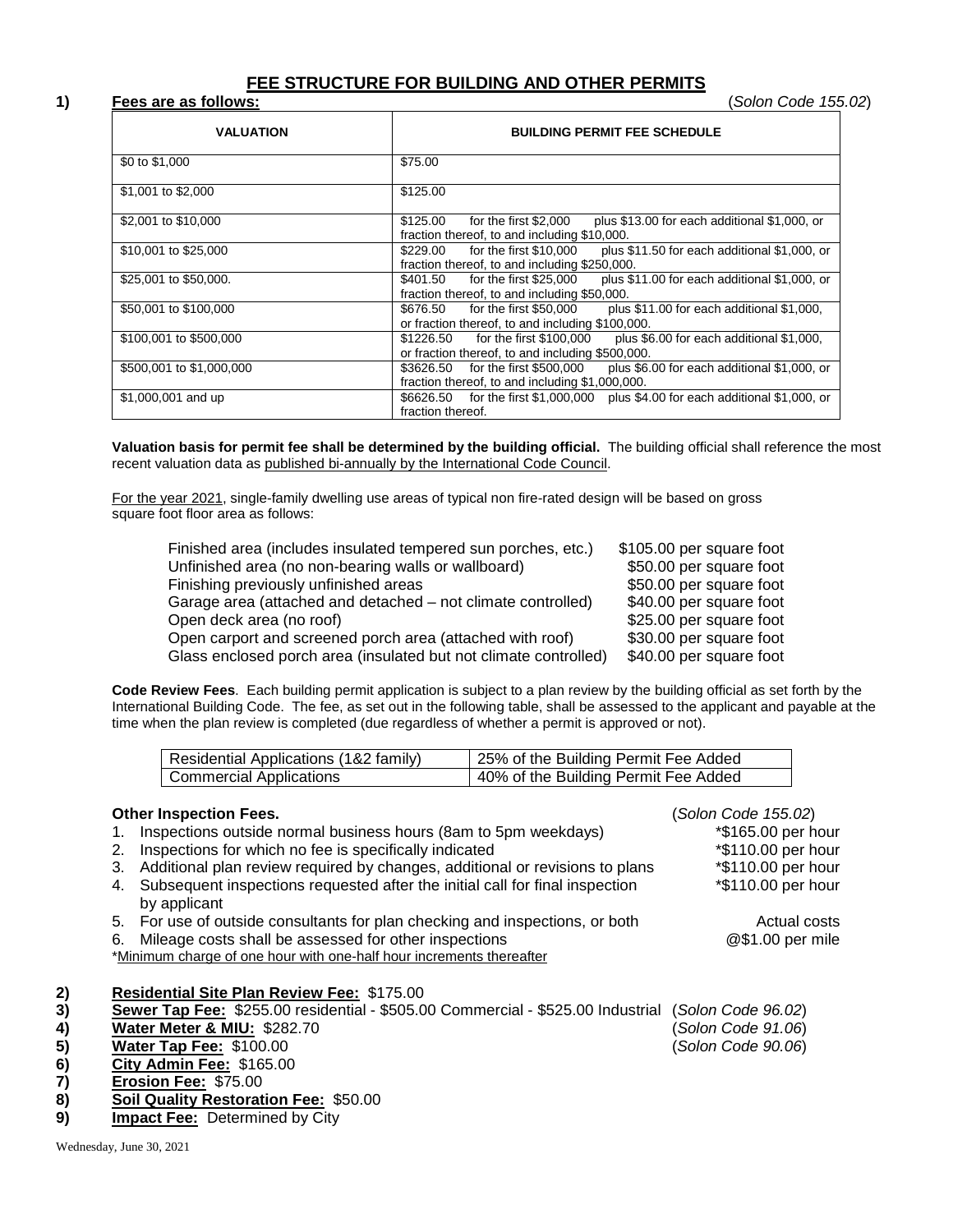# **6) Lot Size and Other Requirements:** (Solon Code 167)

ATTACHMENT A

| v,<br>LUI SIZE ANU UNIEI REGUNEMENTS. |                       |                       |                   |                                   | <b>OUIUIT CUUT TUTT</b>        |                                                               |
|---------------------------------------|-----------------------|-----------------------|-------------------|-----------------------------------|--------------------------------|---------------------------------------------------------------|
|                                       | $*A-1$<br>Agriculture | $*R-1$<br>Residential | *R-2 Residential  | *R-3 Residential<br>Single-family | *R-3 Residential<br>Two-Family | $R-3$<br>Residential<br>Multi-Family                          |
| Min. Lot Area                         | acre                  | **8,000 sq. ft.       | 8,000 sq. ft.     | $6,000$ sq. ft.                   | 8,000 sq. ft.                  | 6000 sq. ft. $+$ 1500<br>per additional dwelling 8000 sq. ft. |
| Min. Lot Width                        | 150'                  | $**70'$               | 70'               | 60'                               | 70'                            | 80'                                                           |
| Min. Lot Width- Corner                | 150'                  | 75'                   | 75'               | 65'                               | 75'                            | 85'                                                           |
| Min. Front Yard***                    | 37'                   | 27'                   | 27'               | 27'                               | 27'                            | 27'                                                           |
| Min. Rear Yard***                     | 37'                   | 32'                   | 32'               | 32'                               | 32'                            | 32'                                                           |
| Min. Side Yard***                     | 17'                   | $10' - 1$ story       | $10' - 1$ story   | $10' - 1$ story                   | $10' - 1$ story                | $10' - 1$ story                                               |
|                                       |                       | $12' - 2 +$ story     | $12' - 2 +$ story | $12' - 2 +$ story                 | $12' - 2 +$ story              | $12' - 2 +$ storv                                             |
| Min. Side Corner Lot                  | 27'                   | 27'                   | 27'               | 27'                               | 27'                            | 27'                                                           |
| <b>Accessory Setbacks</b>             | 5' Side               | 5' Side               | 5' Side           | 5' Side                           | 5' Side                        | 5' Side                                                       |
|                                       | 6' Rear               | 6' Rear               | 6' Rear           | 6' Rear                           | 6' Rear                        | 6' Rear                                                       |
| Max. Bldg. Height                     | 35'                   | 35'                   | 35'               | 42'                               | 42'                            | 42'                                                           |
| <b>Required Parking</b>               | 2 per<br>dwelling     | 2 per<br>dwelling     | 2 per<br>dwelling | 2 per<br>dwelling                 | 2 per<br>dwelling              | 2.2 <sub>per</sub><br>dwelling                                |

\*If school, church, or institutional building, setbacks are greater \*\* If lot platted before zoning code adopted, reduced sizes are permitted **\*\*\*Overhangs are allowed to encroach two feet into the setbacks**

All construction must be in compliance with the SUDAS and the "City of Solon Code of Ordinances"

# **All construction other than one and two family dwellings is required to go through the site plan review process.**

The builder/owner should submit a site plan with all required information and a fee of \$250.00 as contained in Chapter 173 of the Solon Code. The person wishing to have a site plan reviewed should submit a request in writing to the City Administrator to hold a pre-construction conference to discuss what is required in a site plan. Once the information is gathered, the plan will be reviewed by the Zoning Administrator. When approved by the Zoning Administrator, the applicant should submit ten copies of the plan to the Planning and Zoning Commission for approval, disapproval, or approval subject to conditions. After the Commission approves the plan on seven copies of the plan, it then moves to the next scheduled City Council meeting for approval, disapproval, or approval with conditions. Approval of the site plan is valid for one year with up to a one year extension as approved by the Planning & Zoning Commission.

# **7) Building Codes**

Effective November of 2020, the City of Solon has adopted the 2015 International Building Code, the 2015 International Residential Code, 2015 International Existing Building Code, and the State Electrical and Energy Code.

# **8) Key Lock Box Requirements**

The Solon City Code requires that a key lock box be installed at the main entrance of the following structure types:

- 1. Commercial or industrial structures
- 2. Multi-family residential structures defined as three or more dwelling units that have restricted access through locked doors and have a common corridor for access to the living units
- 3. Commercial structures on the main floor and residential dwelling units on the second or above floors
- 4. Governmental structures and nursing care facilities

See Chapter 155.07.1 of the Solon City Code for additional information.

# **9) Engineering Fees**

Any fees inquired by the City for an engineer review or inspection related to this permit will shall be reimbursed to the City of Solon by the permit applicant.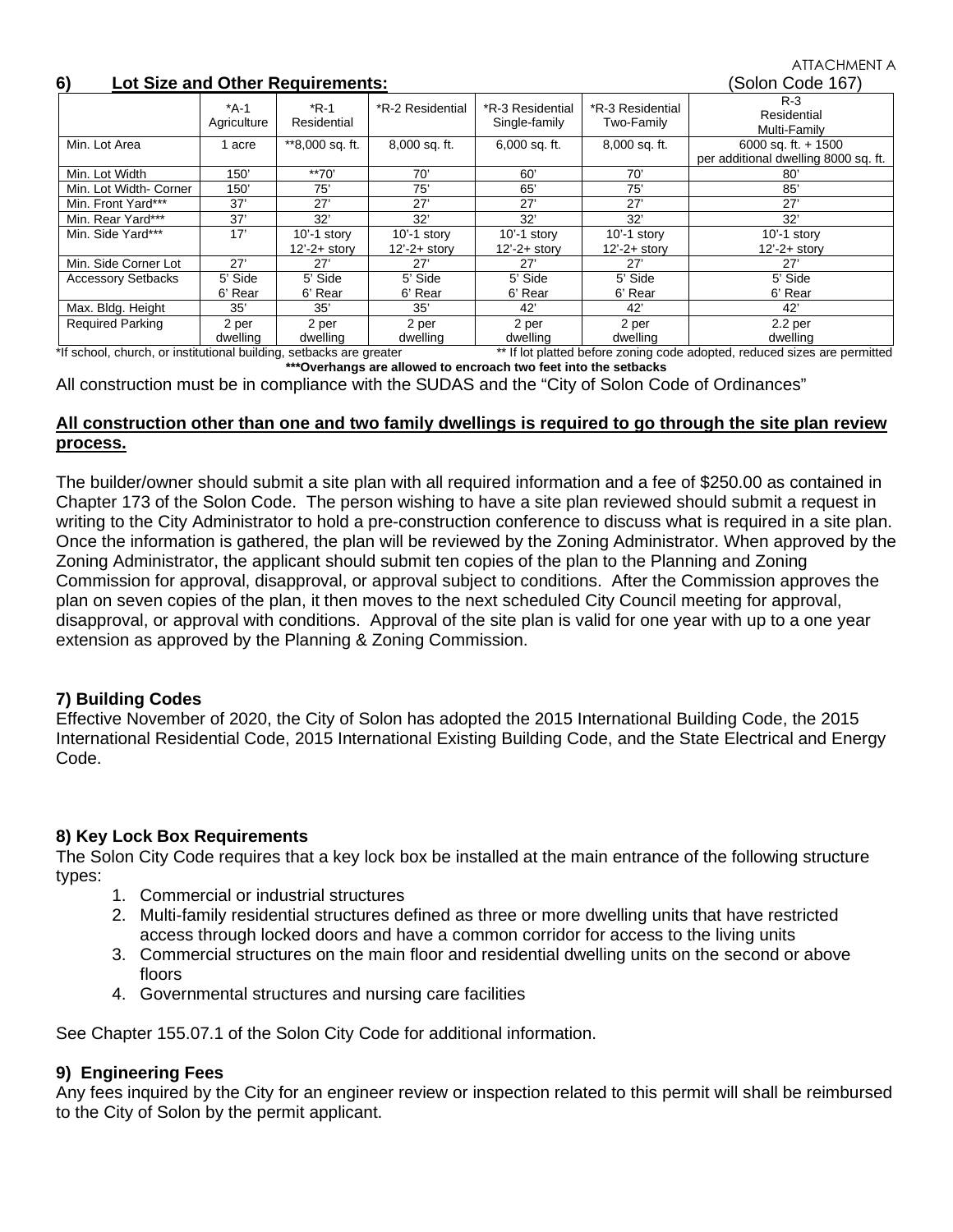### **CITY OF SOLON BUILDING CODE INSPECTION REQUIREMENTS**

#### **GENERAL REQUIREMENTS:**

All work requiring a permit shall be subject to inspection by the building official and remain accessible and exposed for inspection purposes until approved by the building official.

#### **INSPECTION REQUESTS AND RECORD OF INSPECTIONS:**

Building permit record card shall be posted on site in a clearly visible from roadway and convenient location. Authorized person must notify building official **one workday** before inspection is required.

### **REQUIRED BUILDING INSPECTIONS:**

| Initial |                                                                                                 |                                                                                                                                                                                                                                                                                                                                                       |  |
|---------|-------------------------------------------------------------------------------------------------|-------------------------------------------------------------------------------------------------------------------------------------------------------------------------------------------------------------------------------------------------------------------------------------------------------------------------------------------------------|--|
|         | <b>Setback inspection:</b>                                                                      | To be made before footings are poured, once stakes denoting foundation are set. Each applicant shall stake out all building<br>corners and locate all property pins. Applicant must be on site at the time of the setback observation and provide all<br>equipment and manpower necessary to "prove compliance" with the zoning setback requirements. |  |
|         | <b>Curb Cut Inspection:</b>                                                                     |                                                                                                                                                                                                                                                                                                                                                       |  |
|         |                                                                                                 |                                                                                                                                                                                                                                                                                                                                                       |  |
|         |                                                                                                 | To be made prior to the curb being cut. The Public Works Director shall be called for inspection before the street curb is                                                                                                                                                                                                                            |  |
|         | cut.                                                                                            |                                                                                                                                                                                                                                                                                                                                                       |  |
|         | <b>Water service inspection:</b>                                                                |                                                                                                                                                                                                                                                                                                                                                       |  |
|         | inspection before the connection is backfilled.                                                 | To be made when a water service tap to connect to the main is done. The Public Works Director shall be called for                                                                                                                                                                                                                                     |  |
|         | Sewer service inspection:                                                                       |                                                                                                                                                                                                                                                                                                                                                       |  |
|         |                                                                                                 |                                                                                                                                                                                                                                                                                                                                                       |  |
|         | inspection before the connection is backfilled.                                                 | To be made when a sewer service tap to connect to the main is done. The Public Works Director shall be called for                                                                                                                                                                                                                                     |  |
|         | <b>Footing inspection:</b>                                                                      |                                                                                                                                                                                                                                                                                                                                                       |  |
|         |                                                                                                 | To be made after excavation, formwork, and reinforcement steel for footings are completed and prior to the concrete being                                                                                                                                                                                                                             |  |
|         | placed.                                                                                         |                                                                                                                                                                                                                                                                                                                                                       |  |
|         | <b>Foundation wall inspection:</b>                                                              |                                                                                                                                                                                                                                                                                                                                                       |  |
|         |                                                                                                 | To be made after formwork and reinforcement steel for poured walls are completed and prior to concrete being placed.                                                                                                                                                                                                                                  |  |
|         |                                                                                                 |                                                                                                                                                                                                                                                                                                                                                       |  |
|         | Under slab inspection:                                                                          |                                                                                                                                                                                                                                                                                                                                                       |  |
|         |                                                                                                 | To be done to observe underground electrical or mechanical work, prior to covering with concrete.                                                                                                                                                                                                                                                     |  |
|         | Gas piping air test:                                                                            |                                                                                                                                                                                                                                                                                                                                                       |  |
|         |                                                                                                 | To be made when gas piping completed. Apply 15-psi air pressure to completed gas piping with an air gauge for the inspector                                                                                                                                                                                                                           |  |
|         | to observe prior to meter release.                                                              |                                                                                                                                                                                                                                                                                                                                                       |  |
|         | Electric service meter release inspection:                                                      |                                                                                                                                                                                                                                                                                                                                                       |  |
|         | To be made after meter box and main panel are installed with the connecting wiring and conduit. |                                                                                                                                                                                                                                                                                                                                                       |  |
|         | Rough-in frame inspection:                                                                      |                                                                                                                                                                                                                                                                                                                                                       |  |
|         |                                                                                                 | Prior to insulation and wall finishes, this inspection is to be made after all rough-in framing, fire blocking, and bracing are                                                                                                                                                                                                                       |  |
|         | completed and all electrical, plumbing, and HVAC rough-ins are completed.                       |                                                                                                                                                                                                                                                                                                                                                       |  |
|         |                                                                                                 |                                                                                                                                                                                                                                                                                                                                                       |  |
|         | <b>Sidewalk and Driveway inspection:</b>                                                        |                                                                                                                                                                                                                                                                                                                                                       |  |
|         |                                                                                                 | To be made after formwork is completed and prior to concrete being placed. The Public Works Director shall be called for                                                                                                                                                                                                                              |  |
|         | an inspection of the sidewalk and driveway.                                                     |                                                                                                                                                                                                                                                                                                                                                       |  |
|         | <b>Final inspection:</b>                                                                        |                                                                                                                                                                                                                                                                                                                                                       |  |
|         |                                                                                                 | To be made after finish grading, sidewalks, driveways, and buildings are completed and ready for occupancy.                                                                                                                                                                                                                                           |  |
|         | <b>Other inspections:</b>                                                                       |                                                                                                                                                                                                                                                                                                                                                       |  |
|         |                                                                                                 | These may be required at any time to ascertain compliance with the provisions of the building codes. Extra inspection costs                                                                                                                                                                                                                           |  |
|         | are to be paid by the applicant.                                                                |                                                                                                                                                                                                                                                                                                                                                       |  |
|         | Re-inspections:                                                                                 |                                                                                                                                                                                                                                                                                                                                                       |  |
|         |                                                                                                 | Limited to one re-inspection of any code violation. All additional re-inspection costs are to be paid by the applicant.                                                                                                                                                                                                                               |  |
|         |                                                                                                 |                                                                                                                                                                                                                                                                                                                                                       |  |
|         |                                                                                                 | To arrange for on site inspections or for any questions,<br>Call 319-338-4939 or 319-329-7500                                                                                                                                                                                                                                                         |  |
|         |                                                                                                 | Ask for Josh Beeh at Van Winkle-Jacob Engineering                                                                                                                                                                                                                                                                                                     |  |
|         |                                                                                                 | <b>Building Official, City of Solon, Iowa</b>                                                                                                                                                                                                                                                                                                         |  |
|         |                                                                                                 |                                                                                                                                                                                                                                                                                                                                                       |  |
|         |                                                                                                 | For inspections performed by the Public Works Director call City Hall at 624-3755 or                                                                                                                                                                                                                                                                  |  |
|         |                                                                                                 | Public Works Director cell phone at 631-5071                                                                                                                                                                                                                                                                                                          |  |
|         |                                                                                                 |                                                                                                                                                                                                                                                                                                                                                       |  |

**I have read the above required inspection list and agree to abide by the regulations. I understand that failure to call for inspections may result in a Municipal Infraction. First offense is punishable by a \$750 fine.**